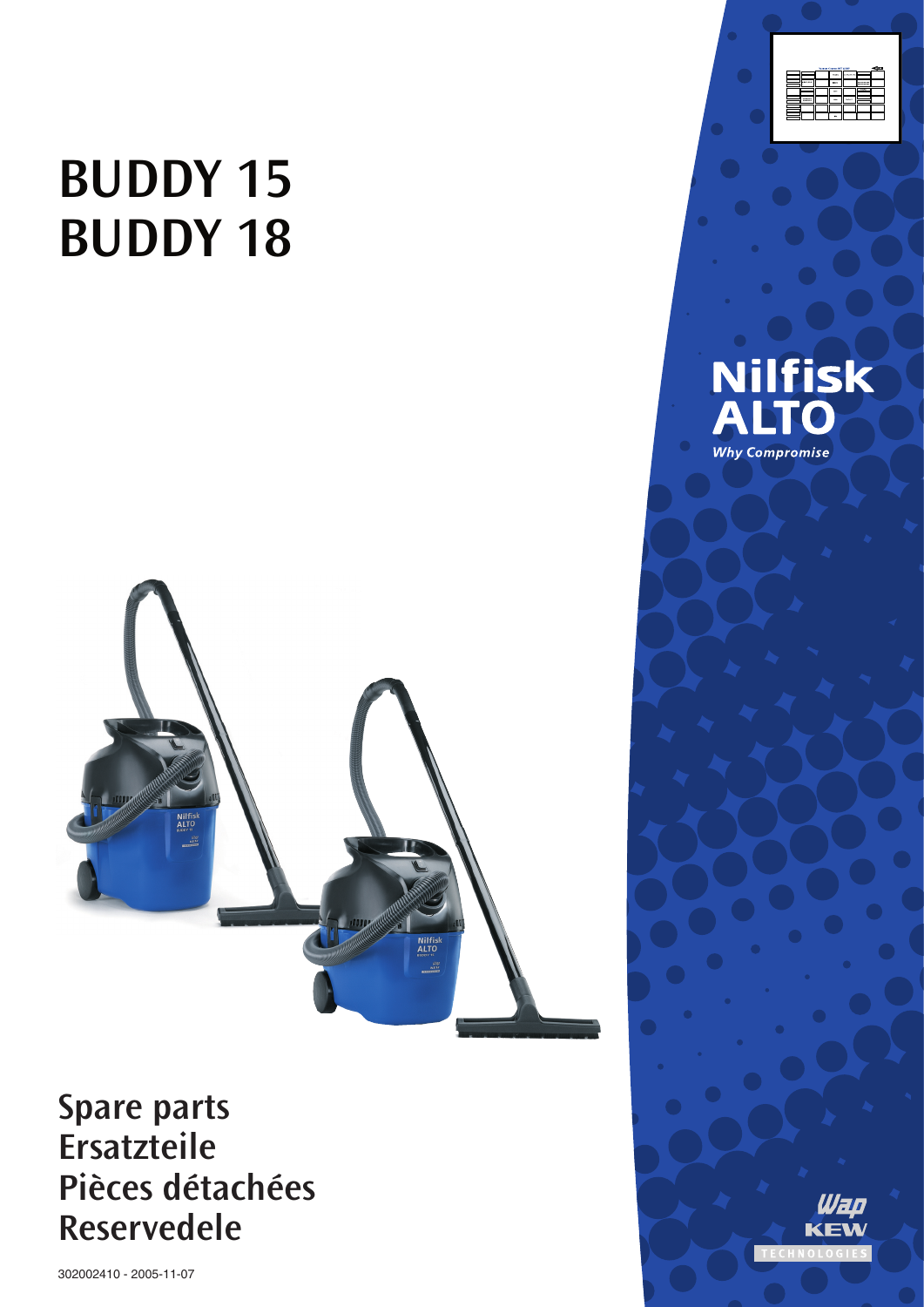### **Zeichenerklärung Key to symbols Légende Symbol erklæring**

#### **Recommended spare parts**

A-Parts:

High turning parts. Recommended stock size is: [Number of machines sold x 0.02] or minimum 1. These parts are typical: Suction and cooling air filters, filter bags, disposal bags, etc.

B-Parts:

Medium turning parts. Recommended stock size is: [Number of machines sold x 0.01] or minimum 1.

These parts are typical: Motor, carbon brushes, floor nozzles, crevice nozzles, power cable, etc.

C-Parts:

Low turning parts. Recommended stock size is: Minimum 1.

These parts are typical: Electrical parts, switches, electronic boards, flow sensor, sockets, contact spring, clamps, wheels, handles, etc.

#### **Empfohlene Ersatzteile**

A-Teile:

Teile mit hoher Umschlagshäufigkeit. Empfohlene Lagerstückzahl: [Anzahl der verkauften Maschinen x 0,02] oder Minimum 1. Diese Teile sind typisch: Saug- und Luftfilter, Filtertüten, Entsorgungssäcke, etc.

B-Teile:

Teile mit mittlerer Umschlagshäufigkeit. Empfohlene Lagerstückzahl: [Anzahl der verkauften Maschinen x 0,01 oder Minimum 1. Diese Teile sind typisch: Motoren, Kohlebürsten, Bodendüsen, Netzleitung, Fugendüsen, etc. C-Teile:

Teile mit niedriger Umschlagshäufigkeit. Empfohlene Lagerstückzahl: Minimum 1.

Diese Teile sind typisch: Elektrische Teile, Schalter, Platinen, Strömungswächter, Kontaktfedern, Steckdosen, Klammern, Räder, Handgriff, etc.

#### **Liste de pièces à stocker**

Pièces-A:

Pièces de rechange de la vitesse de rotation haute. Le stock conseillé est : [Nombre de machines acheteés x 0,02] avec un minimum de 1.

Classiquement, ces pièces sont: Filtres d'aspiration et de refroidissement d'air, sacs filtre, sacs à déchets, etc.

Pièces-B:

Pièces de rechange de la vitesse de rotation moyenne. Le stock conseillé est : [Nombre de machines acheteés x 0,01] avec un minimum de 1.

Classiquement, ces pièces sont: Moteur, balais, buses de nettoyage de sol, câble électrique, etc.

Pièces-C:

Pièces de rechange de la vitesse de rotation bas. Le stock conseillé est : Un minimum de 1.

Classiquement, ces pièces sont: Elements électriques, interrupteurs, circuits imprimés, capteur de flux, prises, ressort de contact, agrafes, roues, poignées, etc.

#### **Anbefalede reservedele**

A-Parts:

Dele med høj omsætningshastighed. Anbefalet lagerstørrelse: [Antal maskiner solgt x 0,02] eller minimum 1. Disse dele er typisk: Suge- og køle luftfiltre, filterposer, affaldsposer m.v.

B-Parts:

Dele med middel omsætningshastighed. Anbefalet lagerstørrelse: [Antal maskiner solgt x 0,01] eller minimum 1.

Disse dele er typisk: Motor, kulbørster, gulvdyser, sugemundstykke til sprækker, el-ledning m.v

C-Parts:

Dele med lav omsætningshastighed. Anbefalet lagerstørrelse: Minimum 1.

Disse dele er typisk: Elektriske dele, kontakter, printkort, flow føler, stikdåser, kontaktfjeder, spændestykker, hjul, håndtag m.v.

| ✧ | ACHTUNG! | - Meterware - Bitte bei Bestellung gewünschte Länge angeben!                   |
|---|----------|--------------------------------------------------------------------------------|
|   |          | ATTENTION! - Lengths in metres - Please indicate required lenth when ordering! |
|   |          | ATTENTION! - Longueurs par mètre - Préciser la longueur à la commande!         |
|   | BEMÆRK!  | - Metervare - Ved bestilling venligst opgive den ønskede længde!               |
|   |          |                                                                                |

- bestehend aus consisting of composé de bestående af
- beinhaltet includes inclus inkludere

 Sofort lieferbar On stock Immédiatement livrable Lager vare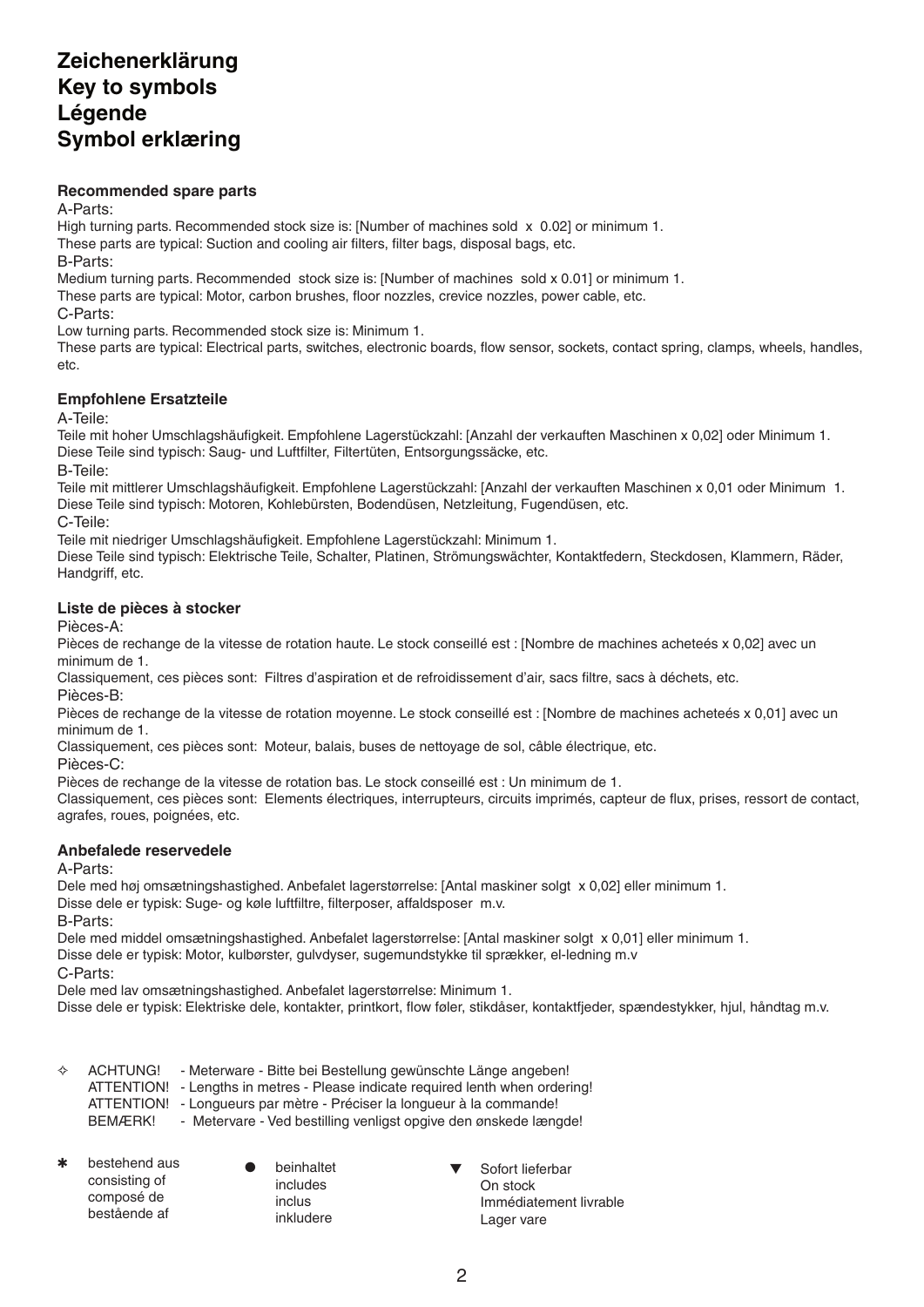

| Pos.           | No.       | <b>Description</b>               | <b>Bezeichnung</b>               | Comment<br><b>Bemerkung</b><br>Remarque<br>Bemærkning | Part<br>Rec.   | 45<br><b>Adana</b> | $\frac{8}{16}$<br><b>RUDDY</b> |
|----------------|-----------|----------------------------------|----------------------------------|-------------------------------------------------------|----------------|--------------------|--------------------------------|
|                | 302002412 | Kit roller                       | Kit Laufrolle                    |                                                       |                | 1                  |                                |
| 2              | 302002057 | Wheel $@100$                     | Rad Ø100                         |                                                       |                | $\overline{2}$     | $\overline{2}$                 |
| 3              | 302002403 | Filter bag Kit [4+1]             | Filtersack-Set [4+1]             |                                                       | $\overline{A}$ |                    |                                |
| 4              | 302002405 | Filter element-Set               | Filterelement-Set                | BUDDY 18 *ZA*.<br>other machines<br>optional          | B              |                    |                                |
| 5              | 302002354 | Suction hose cpl. Ø32x1900       | Saugschlauch kpl. Ø32x1900       |                                                       | $\mathsf{C}$   | 1                  |                                |
| 6              | 40696     | Extension tube PVC               | Verlängerungsrohr 2-teilig PVC   |                                                       | C              |                    |                                |
| $\overline{7}$ | 302002331 | Floor nozzle with brushstrip Ø36 | Bodendüse mit Bürstenleisten Ø36 |                                                       | $\overline{A}$ | $\mathbf{1}$       |                                |
| 8              | 29541     | Crevice Nozzle Ø36x200           | Fugendüse Ø36x200                |                                                       | C              |                    |                                |
| 9              | 5146      | Brush Nozzle Ø36x70              | Saugpinsel Ø36x70                |                                                       | $\mathsf{C}$   |                    |                                |
| 10             |           | 14295   Nozzle Universal Ø36x115 | Universaldüse Ø36x115            |                                                       | $\mathsf{C}$   |                    |                                |